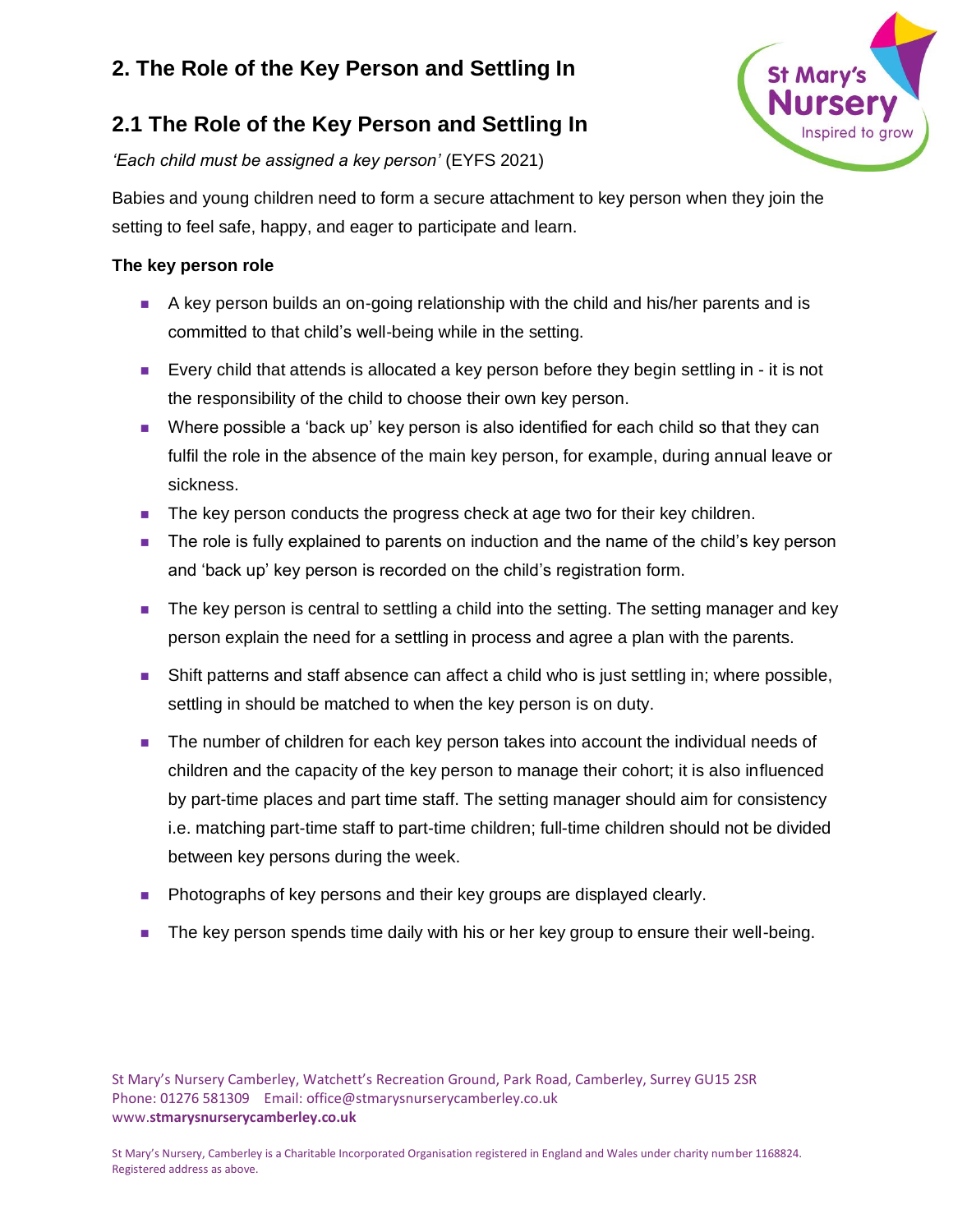

### **Parents**

- Key persons are the first point of contact for parents with regard to matters concerning their child and any concerns parents may have are addressed with the key person in the first instance.
- Key persons support parents in their role as the child's first and most enduring educators.
- The key person is responsible for the child's developmental records, completing the progress check at age two, and for sharing information about progress with the child's parents.

### **Learning and development**

- The key person helps to ensure that every child's learning and care is tailored to meet their individual needs. This is achieved through regular observation and assessment of children, using information gathered about their achievements, interests and learning styles to support each individual child's learning and development.
- If a child's progress in any of the prime areas gives cause for concern, the key person must discuss this with the setting manager or SENCO and the child's parents.

#### **Prime times**

■ The key person role is explained further in the prime time procedures; the key person also maintains other responsibilities for key children including administering medication and signing accident records.

#### **Back-up key person**

- The role of the back-up key person is to step in when the main key person is absent or unavailable to provide a stable and consistent care relationship for the child.
- The back-up key person is identified when the child starts but is not introduced to the child until an attachment is beginning to form with the key person.
- The back-up key person gradually forms a relationship with the child until the child is happy to be cared for by this person.
- The back-up key person shares information with parents in the key person's absence and makes notes in the child's records where appropriate.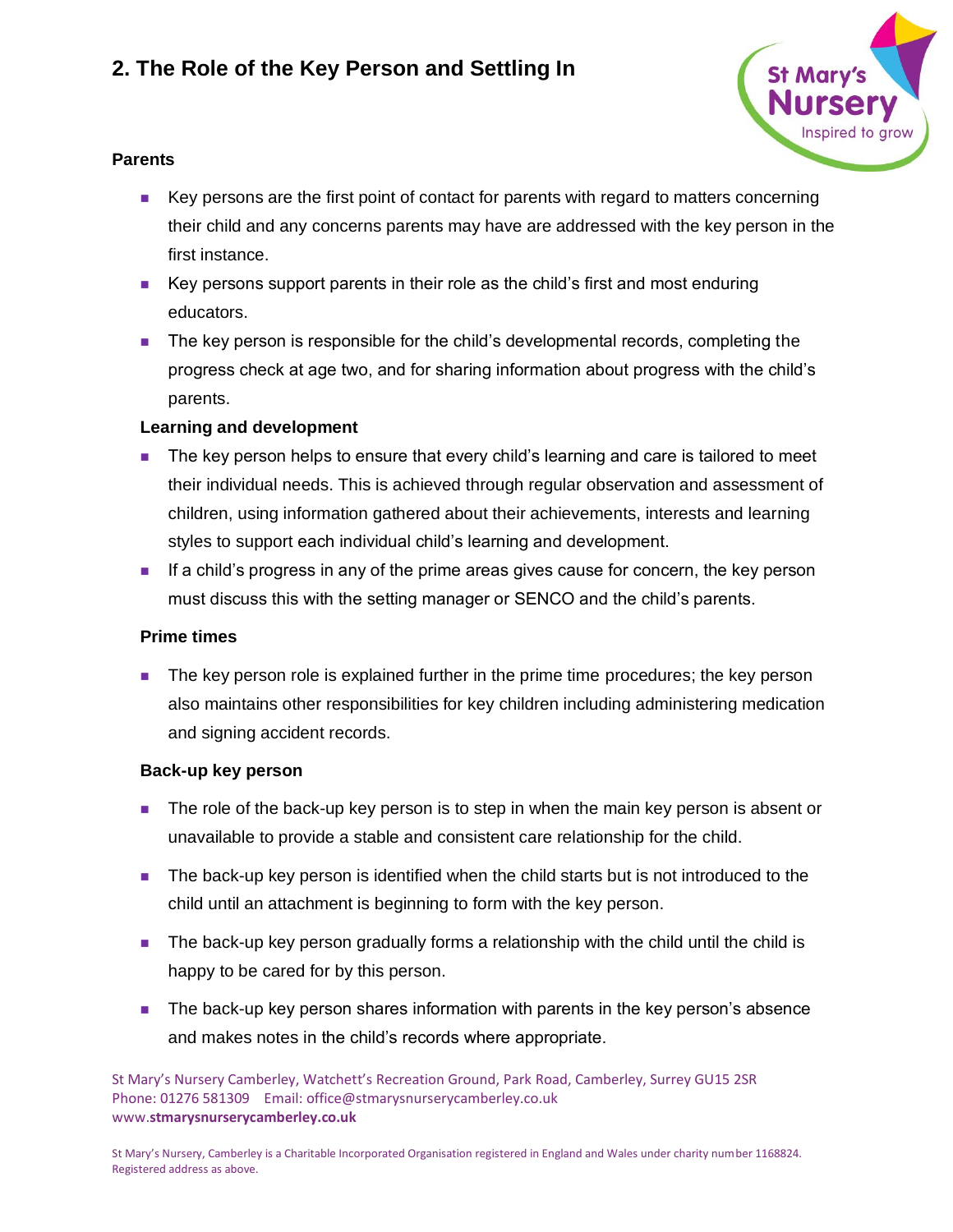

The back-up key person ensures information is shared with the key person.

### **Safeguarding children**

- The key person has a responsibility towards their key children to report any concern about their development, welfare or child protection matter to the setting manager and to follow the procedures in this respect.
- Regular supervision with the setting manager provides further opportunities to discuss the progress and welfare of key children.
- The back-up key person has a duty likewise.

| This Policy was adopted by                           | St Mary's Nursery, Camberley,  | (name of<br>provider) |
|------------------------------------------------------|--------------------------------|-----------------------|
| Last reviewed On                                     | 1 <sup>st</sup> September 2021 | (date)                |
| Date to be reviewed                                  | 1 <sup>st</sup> September 2022 | (date)                |
| Signed on behalf of the provider                     |                                |                       |
| Name of signatory                                    | <b>Andrew Knowles</b>          |                       |
| Role of signatory (e.g. chair, director<br>or owner) | Chairperson                    |                       |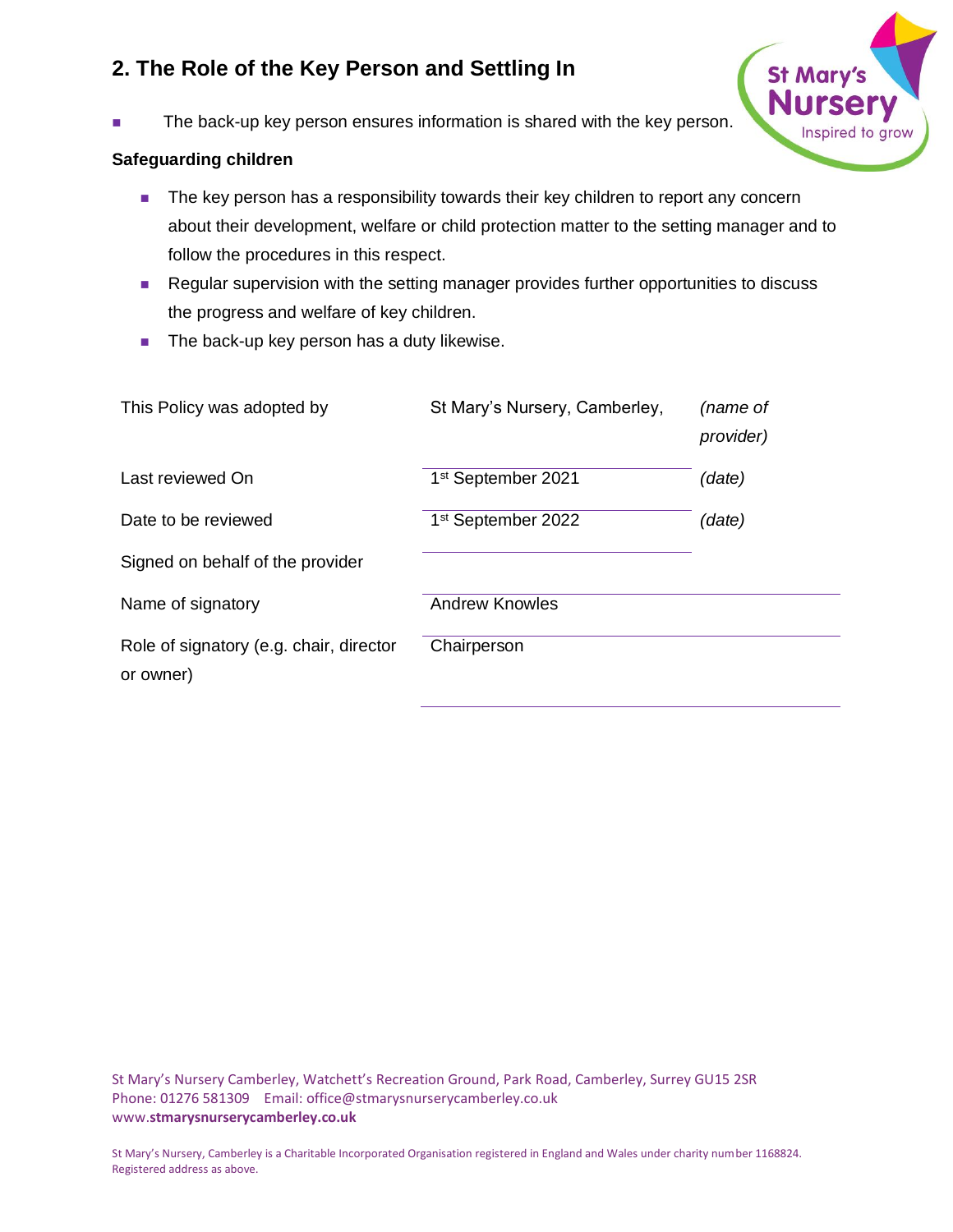## **2.2 Progress Check at Age Two**



- The key person is central to the progress check and must be the person completing it.
- Settings should take guidance from their local authority as to when the progress check at age two is completed; if no such guidance is provided, the progress check is completed when the child is between 26 and 30 months old. The child should be attending the setting for at least 1 term before the check is completed.
- Once the timing of the child's progress check is confirmed, parents are invited to discuss their child's progress at a mutually convenient time.
- The setting must seek to engage both parents and make allowance for parents who do not live with their child to be involved.

#### **Completing the progress check at age two**

- On-going observational assessment informs the progress check and must be referred to.
- Children's contributions are included in the report. Staff must be 'tuned in' to the ways in which very young children, or those with speech or other developmental delay or disability, communicate/
- Where any concerns about a child's learning and development are raised these are discussed with the parents, the SENCO and the setting manager.
- If concerns arise about a child's welfare, they must be addressed through Safeguarding children, young people and vulnerable adults procedures.
- The key person must be clear about the aims of the progress check as follows:
- to review a child's development in the three prime areas of the EYFS
- to ensure that parents have a clear picture of their child's development
- to enable practitioners to understand the child's needs and, with support from practitioners, enhance development at home
- note areas where a child is progressing well and identify any areas where there are concerns